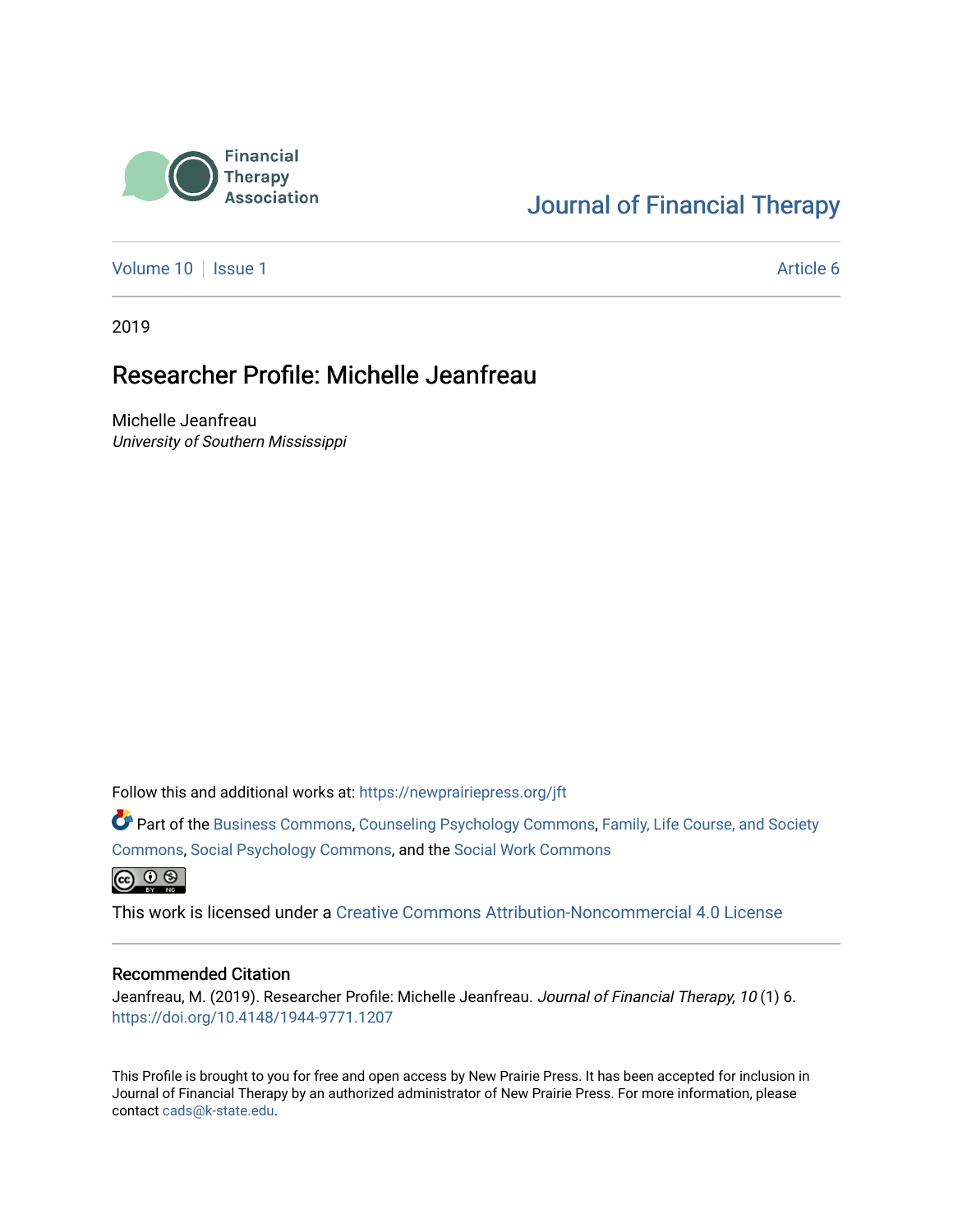# **RESEARCHER PROFILE**

An Interview with Michelle Jeanfreau, PhD, LMFT

*Michelle Jeanfreau received her bachelor's degree in psychology from Wright State University. She continued her education at The University of Southern Mississippi and earned her master's degree in Marriage and Family Therapy. She completed her Doctorate degree at Kansas State University in Human Ecology, also with the Marriage and Family Therapy emphasis. Michelle is also a licensed marriage and family therapist and worked clinically for Gulf Coast Mental Health on the Mississippi Gulf Coast before she began teaching at the University of Southern Mississippi. Michelle is currently an associate professor and has been with the university for 12 years. She spends a lot of her personal time on the soccer field, either coaching or watching her children play.*

## **Q. DEFINE WHAT YOU DO PROFESSIONALLY.**

A. As an associate professor in Child and Family Studies, my time is split between teaching, research, and service. I teach a range of courses at the undergraduate level, some include Marriage and the Family, Social Policy, and Children, Families, and Technology. I have also taught graduate level courses including: Intimate Relationships, Adolescence and the Family System, Parenting across the Lifespan, and Couple Therapy. I teach in both traditional and online formats. My research program is characterized by an emphasis on relationships. I am particularly interested in marital relationships, family school relationships, and parenting and sports. I am driven by the desire to examine and better understand how relationships impact who we are.



#### **Q. WHAT ACTIVITIES ENCOMPASS YOUR PROFESSIONAL RESPONSIBILITIES?**

A. On the research side, the activities that I am currently involved in include finishing up several manuscripts related to the following topics: how people choose mental health providers, contributing factors to marital infidelity, teacher-parent communication, and skirting the line between insanity and positive parenting support in youth sports.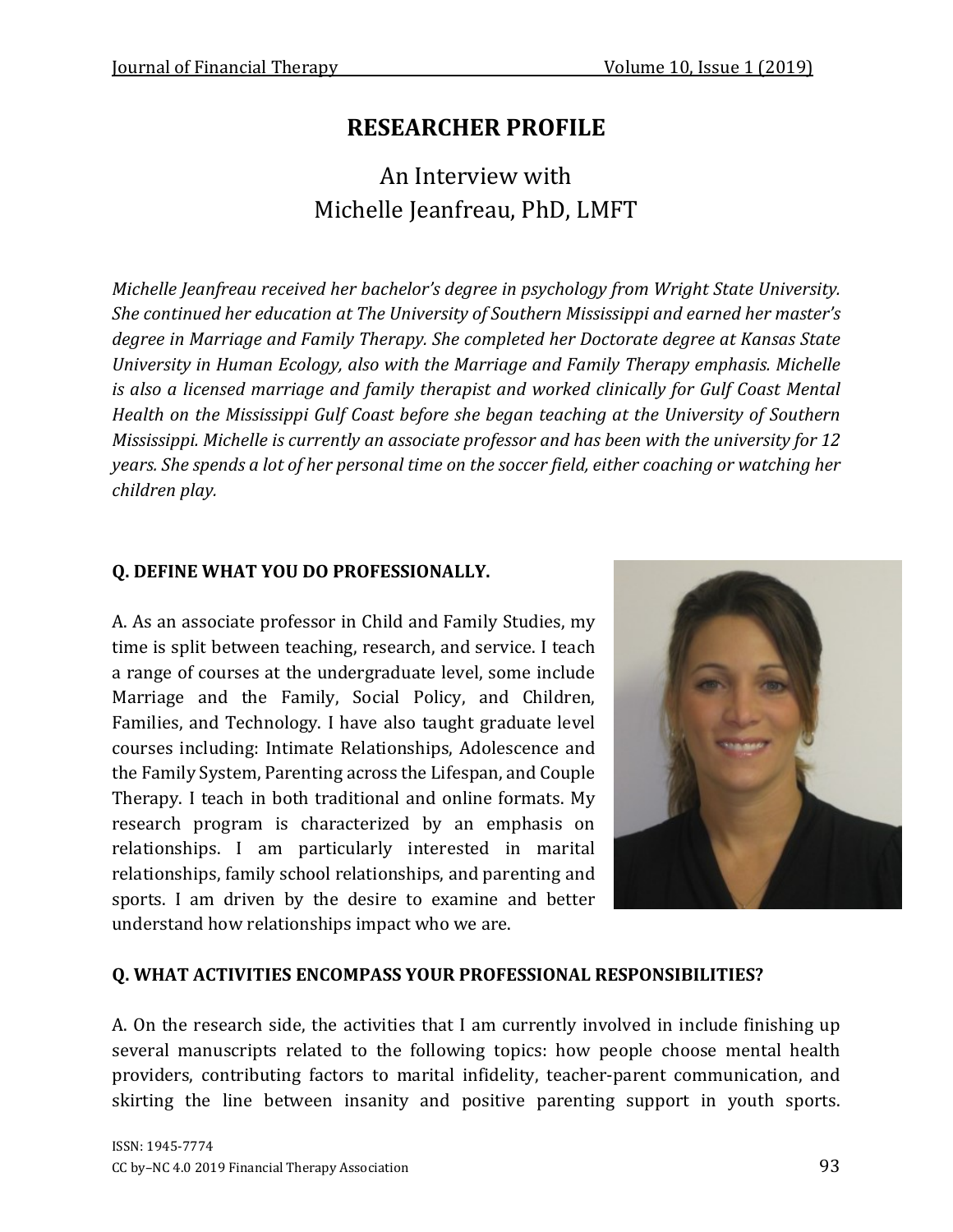Additionally, I have a project that I am collecting qualitative data for related to marriage and family therapist's perceptions of working with couples related to financial issues and financial infidelity.

## **Q. HOW LONG HAVE YOU BEEN ENGAGED IN YOUR PROFESSIONAL ACTIVITY?**

A. Twelve years.

## **Q. WHAT LED YOU TO YOUR PROFESSIONAL CALLING?**

A. When I started my Doctorate program I always thought I would focus on clinical work with couples. Being a professor was off my radar because, although I liked teaching, I was not as interested in research and the pressure to publish. At USM I started out in an instructor position which fit with my love of teaching, however, as I began to build relationships within academia my interests grew in finding answers to questions related to my areas of interest. Often times these questions grew out of research related to my teaching experiences in class with the students. The rest is history. I became interested in financial infidelity when I redesigned the Family Financial Management course to have more of a focus on family financial issues rather than personal financial planning.

### **Q. DO YOU WORK ALONE OR DO YOU HAVE A TEAM?**

A. I have been fortunate to be trained by, learn from, and work with a diverse and talented group of scholars. These experiences have both helped me to build and sharpen my research skills and better formulate my approach to conducting research. I commonly work with researchers within my department but also work with others across disciplines as well. On the teaching side, our department has a similar approach. We work in teams to develop curriculum. This pedagogical work reflects our commitment to providing the best education possible to students who choose our university.

## **Q. WHAT THEORETICAL FRAMEWORK GUIDES YOUR WORK WHEN DEALING WITH CLIENTS?**

A. I haven't seen clients in a couple of years but the theoretical frameworks that guide my work when I do are the Bioecological Framework and Systems Theory. I also tend to be a little structural and behavioral.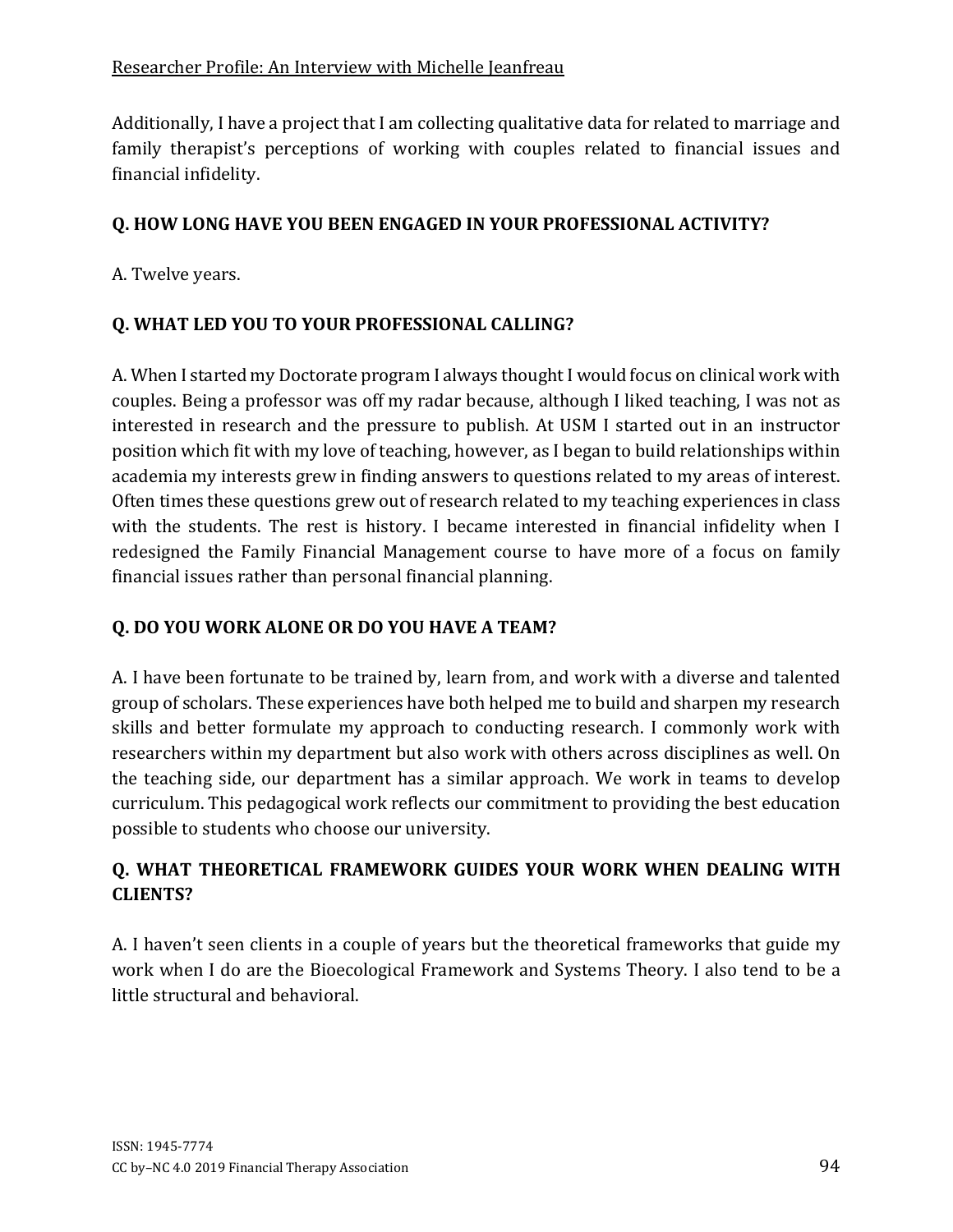## **Q. WHAT NEEDS TO HAPPEN SO THAT 10 YEARS FROM NOW WE CAN SAY THAT FINANCIAL THERAPY IS A RESPECTED FIELD OF STUDY?**

A. I already believe the field is gaining respect, however, I think for the field to continue to grow there needs to be a collaboration between counseling programs and finance programs within the university setting. This does pose some challenges since the two fields have been traditionally unrelated.

## **Q. WHAT BENEFITS CAN THE FINANCIAL THERAPY ASSOCIATION PROVIDE TO OTHERS DOING WORK THAT IS SIMILAR TO YOUR PROFESSIONAL ACTIVITIES?**

A. I think the association is doing a great job of disseminating research and creating a source of education for those interested in this quickly growing field and area of research.

## **Q. IF YOU HAD UNLIMITED RESOURCES, WHAT WOULD YOUR DREAM FINANCIAL THERAPY RESEARCH PROJECT LOOK LIKE?**

A. Wow, I don't think I have thought about this!!! I guess, one of my "soapbox" issues has always been teaching adolescents "real" life skills in high school. Related to finances, I think



it would be great to incorporate a personal finance and family finance course for students in their junior and senior years of high school. It would be interesting to measure the students over time against those who did not take the courses to see its impact.

## **Q. COULD YOU GIVE ADVICE TO PRACTITIONERS' WANTING TO GET INVOLVED IN DOING THEIR OWN RESEARCH OR WRITING ON FINANCIAL THERAPY?**

A. I think some good advice would be to team up with researchers in a university setting. I think when practitioners' and university researchers can collaborate you are more likely to address real, everyday issues of the populations you are trying to serve.

ISSN: 1945-7774 CC by–NC 4.0 2019 Financial Therapy Association 95